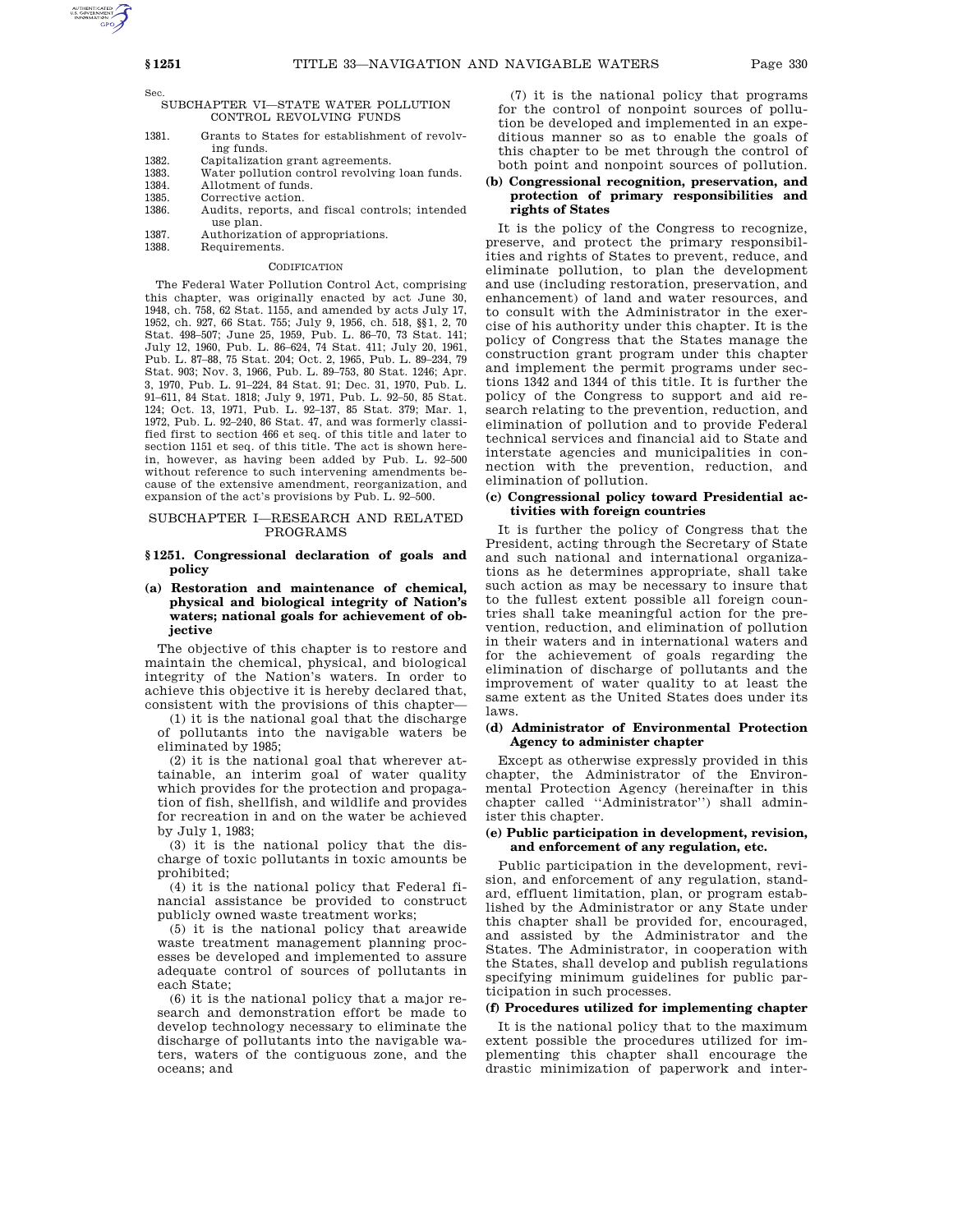agency decision procedures, and the best use of available manpower and funds, so as to prevent needless duplication and unnecessary delays at all levels of government.

# **(g) Authority of States over water**

It is the policy of Congress that the authority of each State to allocate quantities of water within its jurisdiction shall not be superseded, abrogated or otherwise impaired by this chapter. It is the further policy of Congress that nothing in this chapter shall be construed to supersede or abrogate rights to quantities of water which have been established by any State. Federal agencies shall co-operate with State and local agencies to develop comprehensive solutions to prevent, reduce and eliminate pollution in concert with programs for managing water resources.

(June 30, 1948, ch. 758, title I, §101, as added Pub. L. 92–500, §2, Oct. 18, 1972, 86 Stat. 816; amended Pub. L. 95–217, §§5(a), 26(b), Dec. 27, 1977, 91 Stat. 1567, 1575; Pub. L. 100–4, title III, §316(b), Feb. 4, 1987, 101 Stat. 60.)

### **AMENDMENTS**

1987—Subsec. (a)(7). Pub. L. 100–4 added par. (7). 1977—Subsec. (b). Pub. L. 95–217, §26(b), inserted provisions expressing Congressional policy that the States manage the construction grant program under this chapter and implement the permit program under sections 1342 and 1344 of this title.

Subsec. (g). Pub. L. 95–217, §5(a), added subsec. (g).

#### SHORT TITLE OF 2008 AMENDMENT

Pub. L. 110–365, §1, Oct. 8, 2008, 122 Stat. 4021, provided that: ''This Act [amending sections 1268 and 1271a of this title] may be cited as the 'Great Lakes Legacy Reauthorization Act of 2008'.''

Pub. L. 110–288, §1, July 29, 2008, 122 Stat. 2650, provided that: ''This Act [amending sections 1322, 1342, and 1362 of this title] may be cited as the 'Clean Boating Act of 2008'.''

### SHORT TITLE OF 2002 AMENDMENT

Pub. L. 107–303, §1(a), Nov. 27, 2002, 116 Stat. 2355, provided that: ''This Act [enacting section 1271a of this title, amending sections 1254, 1266, 1268, 1270, 1285, 1290, 1324, 1329, 1330, and 1375 of this title, enacting provisions set out as notes under this section, section 1254 of this title, and section 1113 of Title 31, Money and Finance, and repealing provisions set out as a note under section 50 of Title 20, Education] may be cited as the 'Great Lakes and Lake Champlain Act of 2002'.''

Pub. L. 107-303, title I, §101, Nov. 27, 2002, 116 Stat. 2355, provided that: ''This title [enacting section 1271a of this title and amending section 1268 of this title] may be cited as the 'Great Lakes Legacy Act of 2002'.'' Pub. L. 107–303, title II, §201, Nov. 27, 2002, 116 Stat.

2358, provided that: ''This title [amending section 1270 of this title] may be cited as the 'Daniel Patrick Moynihan Lake Champlain Basin Program Act of 2002'.''

### SHORT TITLE OF 2000 AMENDMENTS

Pub. L. 106–457, title II, §201, Nov. 7, 2000, 114 Stat. 1967, provided that: ''This title [amending section 1267 of this title and enacting provisions set out as a note under section 1267 of this title] may be cited as the

'Chesapeake Bay Restoration Act of 2000'.'' Pub. L. 106–457, title IV, §401, Nov. 7, 2000, 114 Stat. 1973, provided that: ''This title [amending section 1269 of this title] may be cited as the 'Long Island Sound

Restoration Act'.'' Pub. L. 106–457, title V, §501, Nov. 7, 2000, 114 Stat. 1973, provided that: ''This title [enacting section 1273 of this title] may be cited as the 'Lake Pontchartrain Basin Restoration Act of 2000'.''

Pub. L. 106–457, title VI, §601, Nov. 7, 2000, 114 Stat. 1975, provided that: ''This title [enacting section 1300 of this title] may be cited as the 'Alternative Water Sources Act of 2000'.''

Pub. L. 106–284, §1, Oct. 10, 2000, 114 Stat. 870, provided that: ''This Act [enacting sections 1346 and 1375a of this title and amending sections 1254, 1313, 1314, 1362, and 1377 of this title] may be cited as the 'Beaches Environmental Assessment and Coastal Health Act of 2000'.''

#### SHORT TITLE OF 1994 AMENDMENT

Pub. L. 103–431, §1, Oct. 31, 1994, 108 Stat. 4396, provided that: ''This Act [amending section 1311 of this title] may be cited as the 'Ocean Pollution Reduction Act'.

#### SHORT TITLE OF 1990 AMENDMENT

Pub. L. 101–596, §1, Nov. 16, 1990, 104 Stat. 3000, provided that: ''This Act [enacting sections 1269 and 1270 of this title, amending sections 1268, 1324, and 1416 of this title, and enacting provisions set out as notes under this section and section 1270 of this title] may be cited as the 'Great Lakes Critical Programs Act of 1990'.

Pub. L. 101–596, title II, §201, Nov. 16, 1990, 104 Stat. 3004, provided that: ''This part [probably means title, enacting section 1269 of this title and amending section 1416 of this title] may be cited as the 'Long Island Sound Improvement Act of 1990'.''

Pub. L. 101–596, title III, §301, Nov. 16, 1990, 104 Stat. 3006, provided that: ''This title [enacting section 1270 of this title, amending section 1324 of this title, and enacting provisions set out as a note under section 1270 of this title] may be cited as the 'Lake Champlain Special Designation Act of 1990'.''

#### SHORT TITLE OF 1988 AMENDMENT

Pub. L. 100–653, title X, §1001, Nov. 14, 1988, 102 Stat. 3835, provided that: ''This title [amending section 1330 of this title and enacting provisions set out as notes under section 1330 of this title] may be cited as the 'Massachusetts Bay Protection Act of 1988'.

# SHORT TITLE OF 1987 AMENDMENT

Section 1(a) of Pub. L. 100–4 provided that: ''This Act [enacting sections 1254a, 1267, 1268, 1281b, 1329, 1330, 1377, 1381 to 1387, and 1414a of this title, amending this section and sections 1254, 1256, 1262, 1281, 1282 to 1285, 1287, 1288, 1291, 1311 to 1313, 1314, 1317 to 1322, 1324, 1342, 1344, 1345, 1361, 1362, 1365, 1369, 1375, and 1376 of this title, and enacting provisions set out as notes under this section, sections 1284, 1311, 1317, 1319, 1330, 1342, 1345, 1362, 1375, and 1414a of this title, and section 1962d–20 of Title 42, The Public Health and Welfare] may be cited as the 'Water Quality Act of 1987'.''

### SHORT TITLE OF 1981 AMENDMENT

Pub. L. 97–117, §1, Dec. 29, 1981, 95 Stat. 1623, provided that: ''This Act [enacting sections 1298, 1299, and 1313a of this title, amending sections 1281 to 1285, 1287, 1291, 1292, 1296, 1311, and 1314 of this title, and enacting provisions set out as notes under sections 1311 and 1375 of this title] may be cited as the 'Municipal Wastewater Treatment Construction Grant Amendments of 1981'.''

#### SHORT TITLE OF 1977 AMENDMENT

Section 1 of Pub. L. 95–217 provided: ''That this Act [enacting sections 1281a, 1294 to 1296, and 1297 of this title, amending this section and sections 1252, 1254 to 1256, 1259, 1262, 1263, 1281, 1282 to 1288, 1291, 1292, 1311, 1314, 1315, 1317 to 1319, 1321 to 1324, 1328, 1341, 1342, 1344, 1345, 1362, 1364, 1375, and 1376 of this title, enacting provisions set out as notes under this section and sections 1284, 1286, 1314, 1321, 1342, 1344, and 1376 of this title, and amending provisions set out as a note under this section] may be cited as the 'Clean Water Act of 1977'.''

### SHORT TITLE

Section 1 of Pub. L. 92–500 provided that: ''That this Act [enacting this chapter, amending section 24 of Title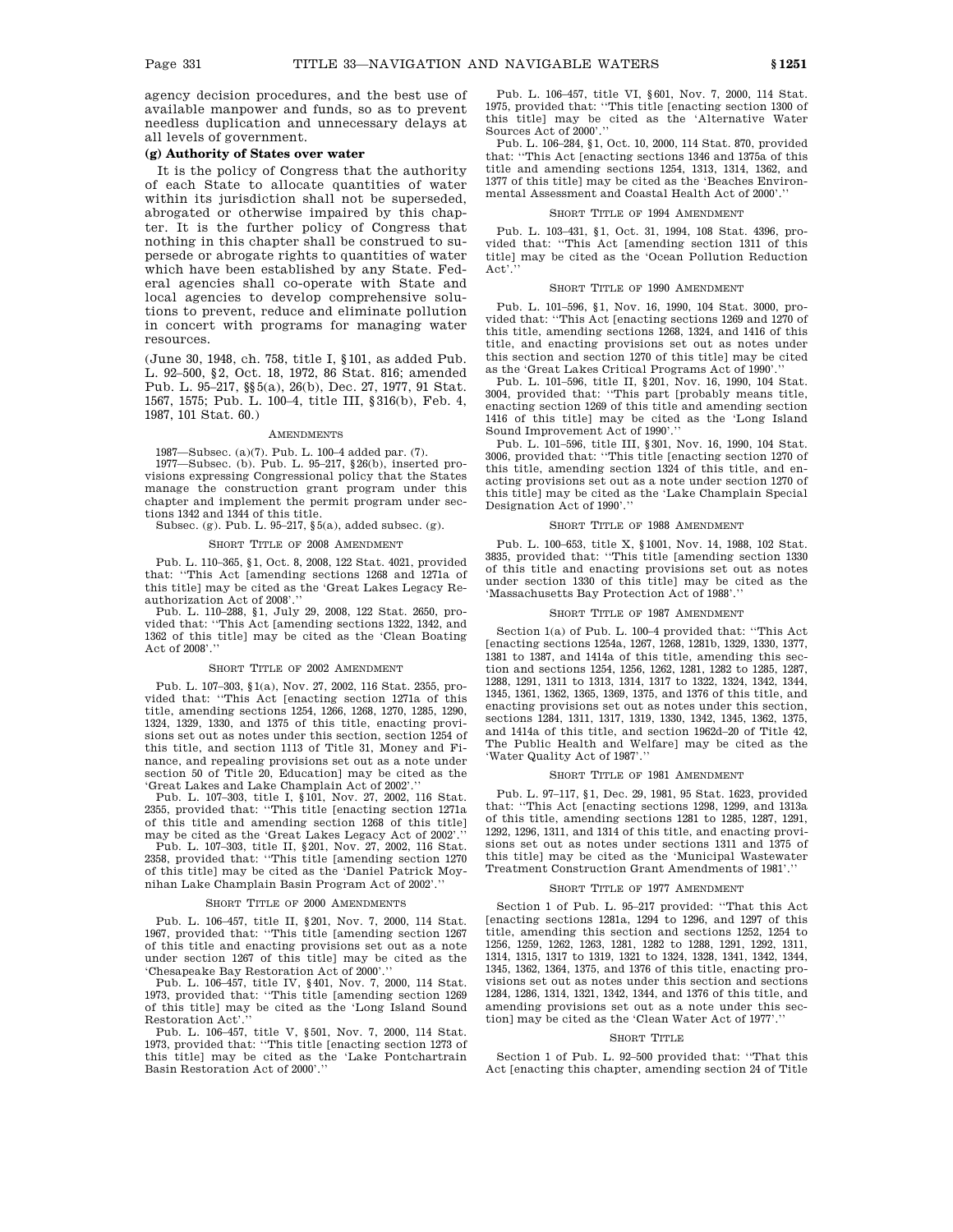12, Banks and Banking, sections 633 and 636 of Title 15, Commerce and Trade, and section 711 of former Title 31, Money and Finance, and enacting provisions set out as notes under this section and sections 1281 and 1361 of this title] may be cited as the 'Federal Water Pollution Control Act Amendments of 1972'.''

Section 519, formerly section 518, of Act June 30, 1948, ch. 758, title V, as added Oct. 18, 1972, Pub. L. 92–500, §2, 86 Stat. 896, and amended Dec. 27, 1977, Pub. L. 95–217, §2, 91 Stat. 1566, and renumbered §519, Feb. 4, 1987, Pub. L. 100–4, title V, §506, 101 Stat. 76, provided that: ''This Act [this chapter] may be cited as the 'Federal Water Pollution Control Act' (commonly referred to as the Clean Water Act).''

#### SAVINGS PROVISION

Pub. L. 92–500, §4, Oct. 18, 1972, 86 Stat. 896, provided that:

''(a) No suit, action, or other proceeding lawfully commenced by or against the Administrator or any other officer or employee of the United States in his official capacity or in relation to the discharge of his official duties under the Federal Water Pollution Control Act as in effect immediately prior to the date of enactment of this Act [Oct. 18, 1972] shall abate by reason of the taking effect of the amendment made by section 2 of this Act [which enacted this chapter]. The court may, on its own motion or that of any party made at any time within twelve months after such taking effect, allow the same to be maintained by or against the Administrator or such officer or employee.

''(b) All rules, regulations, orders, determinations, contracts, certifications, authorizations, delegations, or other actions duly issued, made, or taken by or pursuant to the Federal Water Pollution Control Act as in effect immediately prior to the date of enactment of this Act [Oct. 18, 1972], and pertaining to any functions, powers, requirements, and duties under the Federal Water Pollution Control Act as in effect immediately prior to the date of enactment of this Act [Oct. 18, 1972] shall continue in full force and effect after the date of enactment of this Act [Oct. 18, 1972] until modified or rescinded in accordance with the Federal Water Pollution Control Act as amended by this Act [this chapter].

''(c) The Federal Water Pollution Control Act as in effect immediately prior to the date of enactment of this Act [Oct. 18, 1972] shall remain applicable to all grants made from funds authorized for the fiscal year ending June 30, 1972, and prior fiscal years, including any increases in the monetary amount of any such grant which may be paid from authorizations for fiscal years beginning after June 30, 1972, except as specifically otherwise provided in section 202 of the Federal Water Pollution Control Act as amended by this Act [section 1282 of this title] and in subsection (c) of section 3 of this Act.''

#### **SEPARABILITY**

Act June 30, 1948, ch. 758, title V, §512, as added by Pub. L. 92–500, §2, Oct. 18, 1972, 86 Stat. 894, provided that: ''If any provision of this Act [this chapter], or the application of any provision of this Act [this chapter] to any person or circumstance, is held invalid, the application of such provision to other persons or circumstances, and the remainder of this Act [this chapter], shall not be affected thereby.''

#### NATIONAL SHELLFISH INDICATOR PROGRAM

Pub. L. 102–567, title III, §308, Oct. 29, 1992, 106 Stat. 4286; as amended by Pub. L. 105–362, title II, §201(b), Nov. 10, 1998, 112 Stat. 3282, provided that:

'(a) ESTABLISHMENT OF A RESEARCH PROGRAM.—The Secretary of Commerce, in cooperation with the Secretary of Health and Human Services and the Administrator of the Environmental Protection Agency, shall establish and administer a 5-year national shellfish research program (hereafter in this section referred to as the 'Program') for the purpose of improving existing classification systems for shellfish growing waters

using the latest technological advancements in microbiology and epidemiological methods. Within 12 months after the date of enactment of this Act [Oct. 29, 1992], the Secretary of Commerce, in cooperation with the advisory committee established under subsection (b) and the Consortium, shall develop a comprehensive 5-year plan for the Program which shall at a minimum provide for—

''(1) an environmental assessment of commercial shellfish growing areas in the United States, including an evaluation of the relationships between indicators of fecal contamination and human enteric pathogens;

''(2) the evaluation of such relationships with respect to potential health hazards associated with human consumption of shellfish;

''(3) a comparison of the current microbiological methods used for evaluating indicator bacteria and human enteric pathogens in shellfish and shellfish growing waters with new technological methods designed for this purpose;

 $(4)$  the evaluation of current and projected systems for human sewage treatment in eliminating viruses and other human enteric pathogens which accumulate in shellfish;

''(5) the design of epidemiological studies to relate microbiological data, sanitary survey data, and human shellfish consumption data to actual hazards to health associated with such consumption; and

 $(6)$  recommendations for revising Federal shellfish standards and improving the capabilities of Federal and State agencies to effectively manage shellfish and ensure the safety of shellfish intended for human consumption.

''(b) ADVISORY COMMITTEE.—(1) For the purpose of providing oversight of the Program on a continuing basis, an advisory committee (hereafter in this section referred to as the 'Committee') shall be established under a memorandum of understanding between the Interstate Shellfish Sanitation Conference and the National Marine Fisheries Service.

'(2) The Committee shall-

''(A) identify priorities for achieving the purpose of the Program;

''(B) review and recommend approval or disapproval of Program work plans and plans of operation;

''(C) review and comment on all subcontracts and grants to be awarded under the Program;

''(D) receive and review progress reports from the Consortium and program subcontractors and grantees; and

''(E) provide such other advice on the Program as is appropriate.

 $(3)$  The Committee shall consist of at least ten members and shall include—

'(A) three members representing agencies having authority under State law to regulate the shellfish industry, of whom one shall represent each of the Atlantic, Pacific, and Gulf of Mexico shellfish growing regions;

''(B) three members representing persons engaged in the shellfish industry in the Atlantic, Pacific, and Gulf of Mexico shellfish growing regions (who shall be appointed from among at least six recommendations by the industry members of the Interstate Shellfish Sanitation Conference Executive Board), of whom one shall represent the shellfish industry in each region;

 $\cdot\cdot$ <sup>(C)</sup>) three members, of whom one shall represent each of the following Federal agencies: the National Oceanic and Atmospheric Administration, the Environmental Protection Agency, and the Food and Drug Administration; and

''(D) one member representing the Shellfish Institute of North America.

''(4) The Chairman of the Committee shall be selected from among the Committee members described in para-

graph (3)(A). ''(5) The Committee shall establish and maintain a subcommittee of scientific experts to provide advice,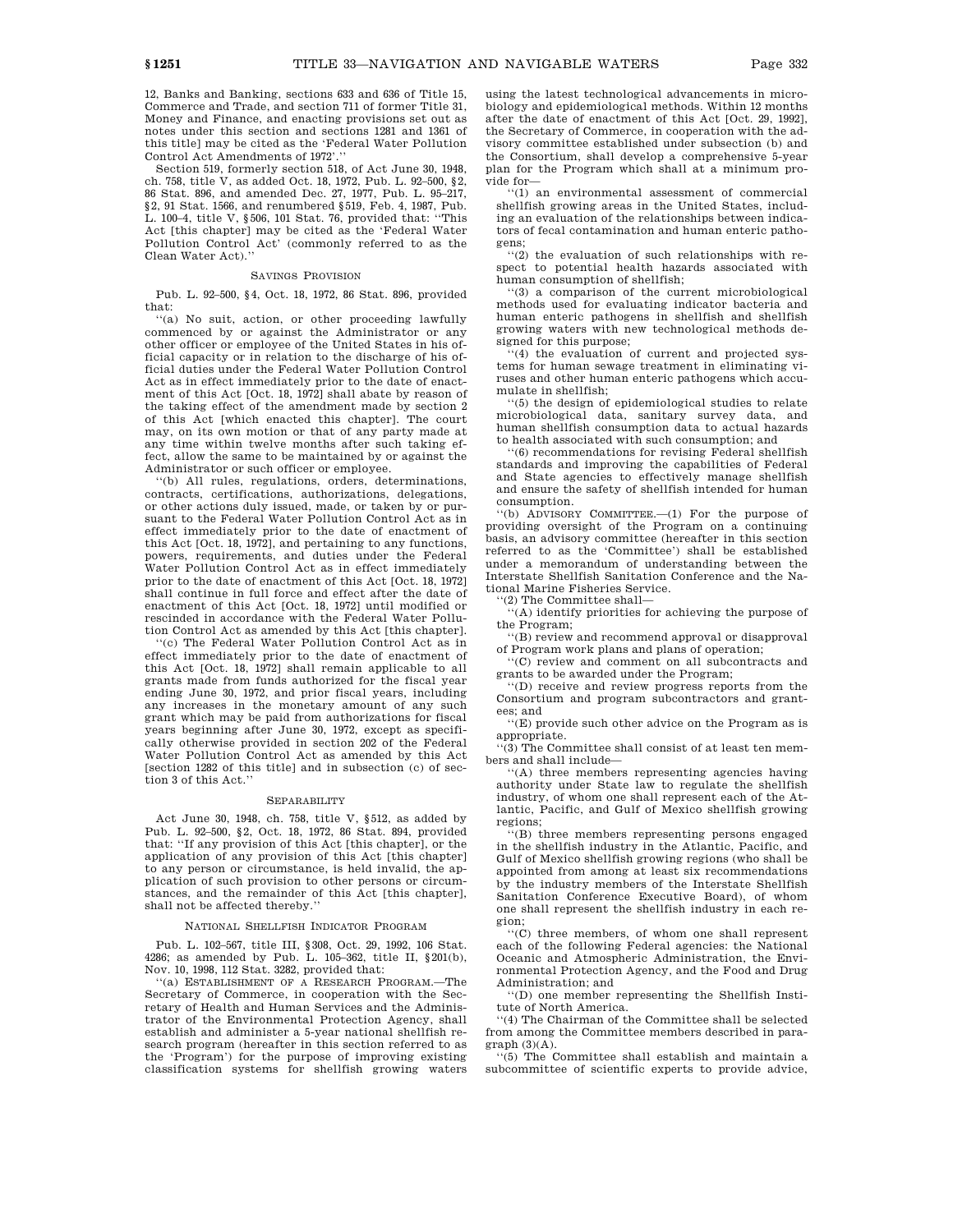assistance, and information relevant to research funded under the Program, except that no individual who is awarded, or whose application is being considered for, a grant or subcontract under the Program may serve on such subcommittee. The membership of the subcommittee shall, to the extent practicable, be regionally balanced with experts who have scientific knowledge concerning each of the Atlantic, Pacific, and Gulf of Mexico shellfish growing regions. Scientists from the National Academy of Sciences and appropriate Federal agencies (including the National Oceanic and Atmospheric Administration, Food and Drug Administration, Centers for Disease Control, National Institutes of Health, Environmental Protection Agency, and National Science Foundation) shall be considered for membership on the subcommittee.

''(6) Members of the Committee and its scientific subcommittee established under this subsection shall not be paid for serving on the Committee or subcommittee, but shall receive travel expenses as authorized by section 5703 of title 5, United States Code.

''(c) CONTRACT WITH CONSORTIUM.—Within 30 days after the date of enactment of this Act [Oct. 29, 1992], the Secretary of Commerce shall seek to enter into a cooperative agreement or contract with the Consortium under which the Consortium will—

''(1) be the academic administrative organization and fiscal agent for the Program;

''(2) award and administer such grants and subcontracts as are approved by the Committee under subsection (b);

''(3) develop and implement a scientific peer review process for evaluating grant and subcontractor applications prior to review by the Committee;

''(4) in cooperation with the Secretary of Commerce and the Committee, procure the services of a scientific project director;

''(5) develop and submit budgets, progress reports, work plans, and plans of operation for the Program to the Secretary of Commerce and the Committee; and

''(6) make available to the Committee such staff, information, and assistance as the Committee may reasonably require to carry out its activities.

''(d) AUTHORIZATION OF APPROPRIATIONS.—(1) Of the sums authorized under section 4(a) of the National Oceanic and Atmospheric Administration Marine Fisheries Program Authorization Act (Public Law 98–210; 97 Stat. 1409), there are authorized to be appropriated to the Secretary of Commerce \$5,200,000 for each of the fiscal years 1993 through 1997 for carrying out the Program. Of the amounts appropriated pursuant to this authorization, not more than 5 percent of such appropriation may be used for administrative purposes by the National Oceanic and Atmospheric Administration. The remaining 95 percent of such appropriation shall be used to meet the administrative and scientific objectives of the Program.

''(2) The Interstate Shellfish Sanitation Conference shall not administer appropriations authorized under this section, but may be reimbursed from such appropriations for its expenses in arranging for travel, meetings, workshops, or conferences necessary to carry out the Program.

''(e) DEFINITIONS.—As used in this section, the term— ''(1) 'Consortium' means the Louisiana Universities Marine Consortium; and

''(2) 'shellfish' means any species of oyster, clam, or mussel that is harvested for human consumption.''

### LIMITATION ON PAYMENTS

Section 2 of Pub. L. 100–4 provided that: ''No payments may be made under this Act [see Short Title of 1987 Amendment note above] except to the extent provided in advance in appropriation Acts.''

### SEAFOOD PROCESSING STUDY; SUBMITTAL OF RESULTS TO CONGRESS NOT LATER THAN JANUARY 1, 1979

Pub. L. 95–217, §74, Dec. 27, 1977, 91 Stat. 1609, provided that the Administrator of the Environmental Protection Agency conduct a study to examine the geographical, hydrological, and biological characteristics of marine waters to determine the effects of seafood processes which dispose of untreated natural wastes into such waters and to include in this study an examination of technologies which may be used in such processes to facilitate the use of the nutrients in these wastes or to reduce the discharge of such wastes into the marine environment and to submit the result of this study to Congress not later than Jan. 1, 1979.

### STANDARDS

For provisions relating to the responsibility of the head of each Executive agency for compliance with applicable pollution control standards, see Ex. Ord. No. 12088, Oct. 13, 1978, 43 F.R. 47707, set out as a note under section 4321 of Title 42, The Public Health and Welfare.

### OVERSIGHT STUDY

Pub. L. 92–500, §5, Oct. 18, 1972, 86 Stat. 897, authorized the Comptroller General of the United States to conduct a study and review of the research, pilot, and demonstration programs related to prevention and control of water pollution conducted, supported, or assisted by any Federal agency pursuant to any Federal law or regulation and assess conflicts between these programs and their coordination and efficacy, and to report to Congress thereon by Oct. 1, 1973.

### INTERNATIONAL TRADE STUDY

Pub. L. 92–500, §6, Oct. 18, 1972, 86 Stat. 897, provided that:

''(a) The Secretary of Commerce, in cooperation with other interested Federal agencies and with representatives of industry and the public, shall undertake immediately an investigation and study to determine—

''(1) the extent to which pollution abatement and control programs will be imposed on, or voluntarily undertaken by, United States manufacturers in the near future and the probable short- and long-range effects of the costs of such programs (computed to the greatest extent practicable on an industry-by-industry basis) on (A) the production costs of such domestic manufacturers, and (B) the market prices of the goods produced by them;

''(2) the probable extent to which pollution abatement and control programs will be implemented in foreign industrial nations in the near future and the extent to which the production costs (computed to the greatest extent practicable on an industry-by-industry basis) of foreign manufacturers will be affected by the costs of such programs;

''(3) the probable competitive advantage which any article manufactured in a foreign nation will likely have in relation to a comparable article made in the United States if that foreign nation—

''(A) does not require its manufacturers to implement pollution abatement and control programs.

''(B) requires a lesser degree of pollution abatement and control in its programs, or

''(C) in any way reimburses or otherwise subsidizes its manufacturers for the costs of such program;

''(4) alternative means by which any competitive advantage accruing to the products of any foreign nation as a result of any factor described in paragraph (3) may be (A) accurately and quickly determined, and (B) equalized, for example, by the imposition of a surcharge or duty, on a foreign product in an amount necessary to compensate for such advantage; and

''(5) the impact, if any, which the imposition of a compensating tariff of other equalizing measure may have in encouraging foreign nations to implement pollution and abatement control programs.

''(b) The Secretary shall make an initial report to the President and Congress within six months after the date of enactment of this section [Oct. 18, 1972] of the results of the study and investigation carried out pur